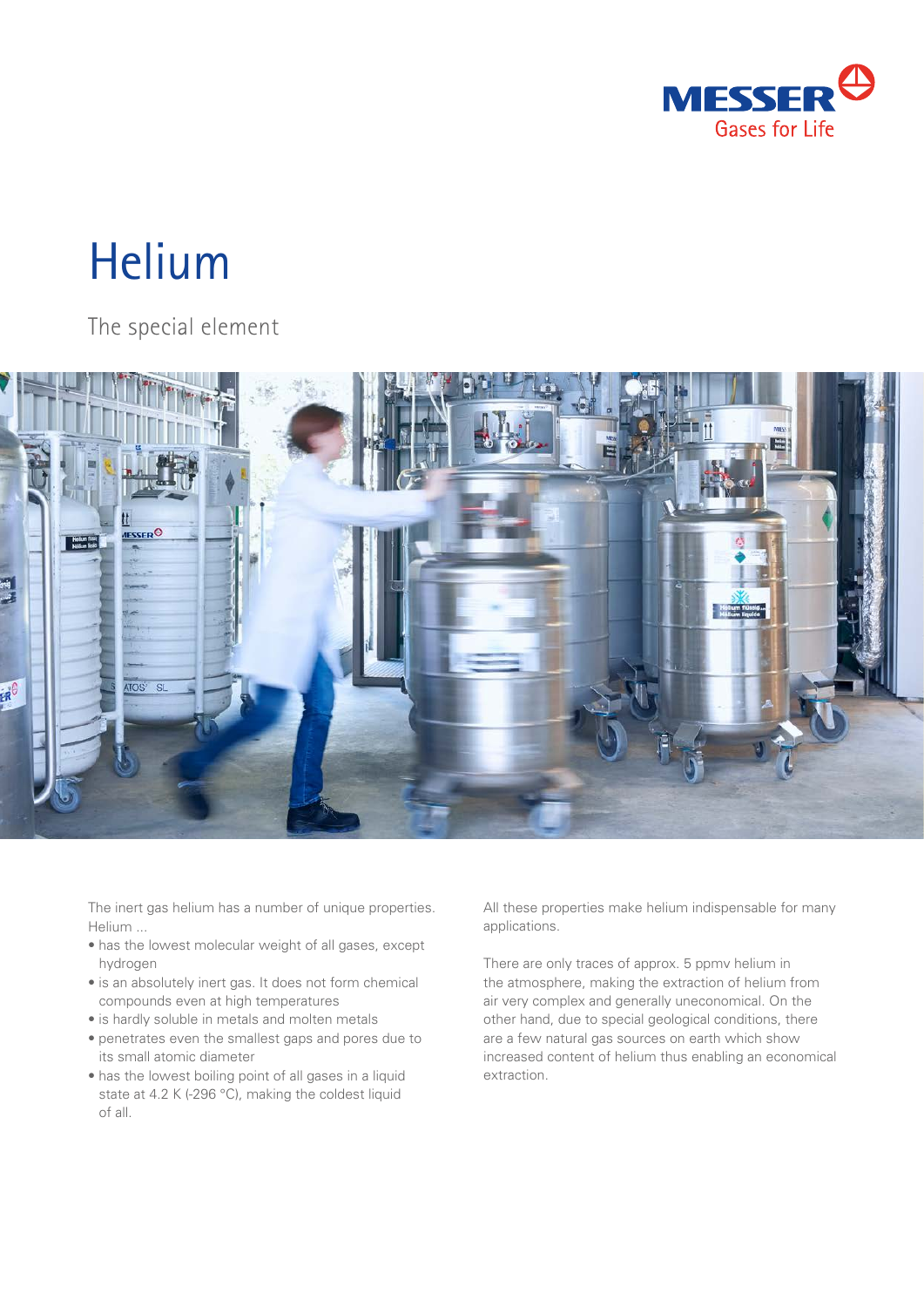

#### Worldwide logistics

Currently, helium is extracted from natural gas mainly in the USA, Qatar, Algeria, Russia, Poland and Australia. Large helium liquefiers are operated at each of the sources. In order to transport liquid helium economically, Messer uses an own fleet of special super vacuum insulated tank containers (TCs) with a maximum capacity of approx. 40,000 l each.

Once they are filled, the TCs are transported by road and, if necessary, by sea to the filling plants of Messer. Messer operates helium filling plants in Europe, the Americas and China. In Europe, these are located in Mitry-Mory (France), Lenzburg (Switzerland), Gumpoldskirchen (Austria) and Pancevo (Serbia).



*Tank container for liquid helium*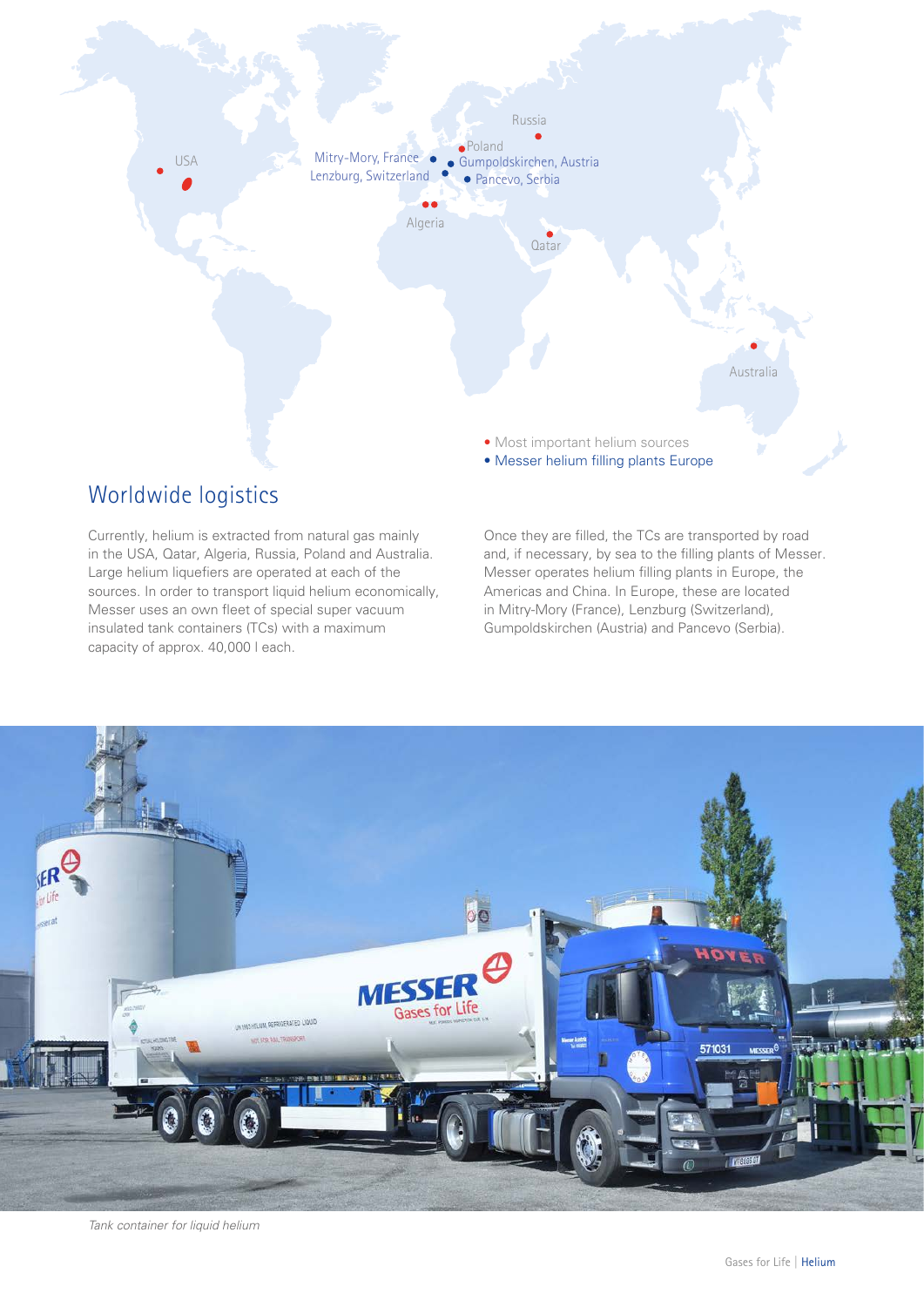In Gumpoldskirchen, Messer operates a storage tank for liquid helium (capacity of 120,000 l). In this way short-term fluctuations of the primary helium supply in Europe can be bridged.

#### Transfilling

In our filling plants we transfill the liquid helium from the tank containers to smaller super vacuum insulated liquid containers (dewars). The amount of helium is determined by weighing the container. The unavoidable flash gas during the transfer process is collected and, if necessary, purified by low temperature adsorption. With the use of compressors, it is then filled into compressed gas cylinders as gaseous helium.

## Perfected equipment

In order to largely avoid evaporation losses, liquid helium is delivered in special, super vacuum-insulated transport containers. Depending on the amount required, we use dewars from 50 to 450 l.

For withdrawing the liquid helium, the dewars have to be fitted with a suitable stinger. By connecting a helium gas cylinder the pressure in the dewar is increased until the liquid helium can be withdrawn through the outlet. Special types of dewars are equipped with an electrical pressure build-up system and a built-in stinger.

If required, specifically trained service technicians from Messer can provide support during the transfer process.



*120,000 l horizontal tank container for liquid helium*



*Dewars of different sizes*

![](_page_2_Picture_11.jpeg)

*Transfilling of liquid helium*